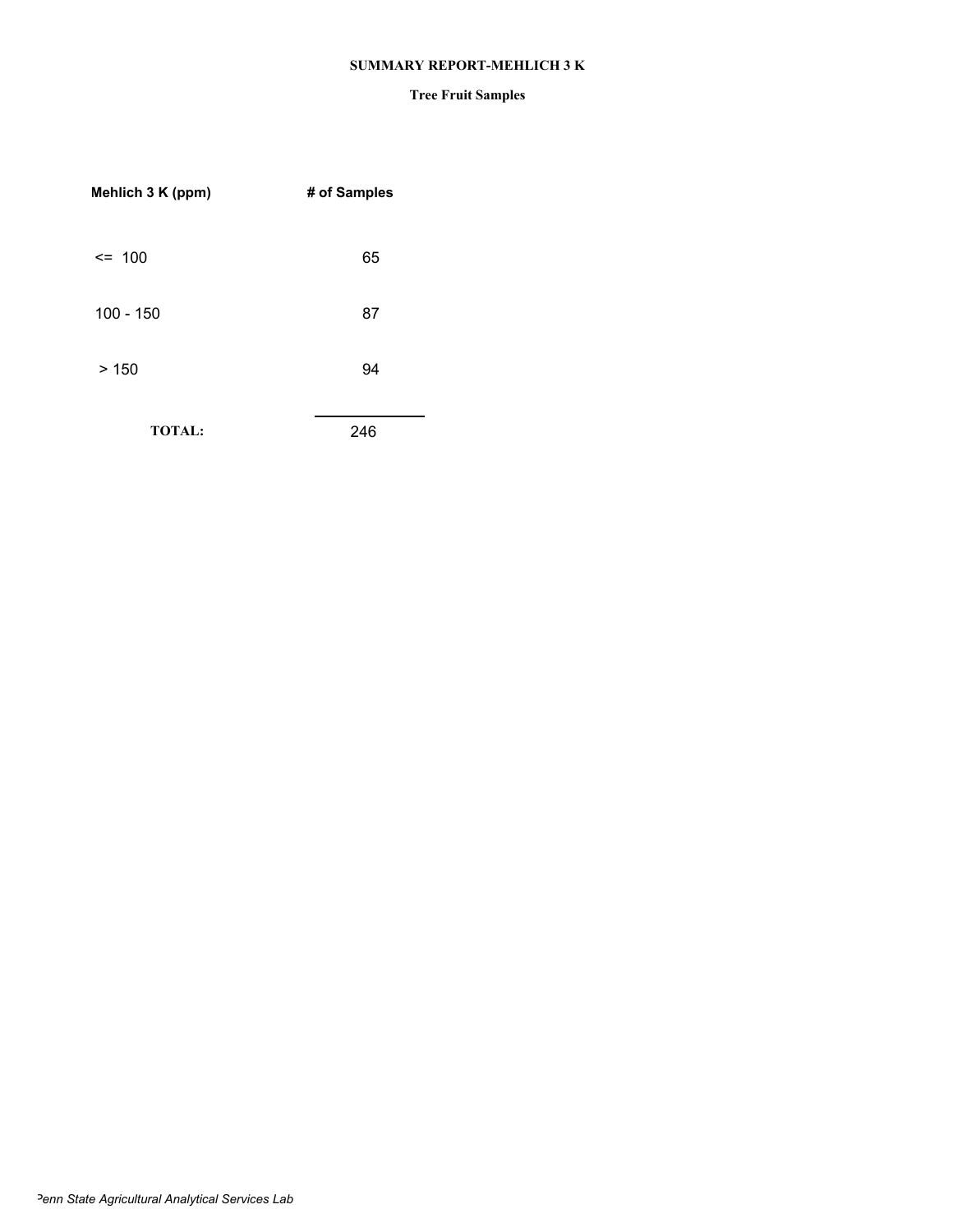| County           | <b>Total Samples</b>    | Mehlich 3 K<br>(ppm)          | # of Samples |
|------------------|-------------------------|-------------------------------|--------------|
| <b>ADAMS</b>     | 110                     |                               |              |
|                  |                         | $= 100$<br>1                  | 20           |
|                  |                         | $100 - 150$<br>$\overline{2}$ | 52           |
|                  |                         | $3\overline{3}$<br>> 150      | 38           |
| <b>ALLEGHENY</b> | $\mathbf 1$             |                               |              |
|                  |                         | 3<br>> 150                    | $\mathbf 1$  |
| <b>ARMSTRONG</b> | $\mathbf 3$             |                               |              |
|                  |                         | $= 100$<br>1                  | $\mathbf 1$  |
|                  |                         | 100 - 150<br>$\overline{2}$   | $\mathbf{1}$ |
|                  |                         | 3<br>> 150                    | $\mathbf{1}$ |
| <b>BEDFORD</b>   | 1                       |                               |              |
|                  |                         | 3 <sup>1</sup><br>> 150       | $\mathbf{1}$ |
| <b>BERKS</b>     | $\overline{\mathbf{4}}$ |                               |              |
|                  |                         | $= 100$<br>$\mathbf{1}$       | $\mathbf{1}$ |
|                  |                         | $100 - 150$<br>$\overline{2}$ | $\mathbf{1}$ |
|                  |                         | > 150<br>3                    | $\mathbf{2}$ |
| <b>BLAIR</b>     | 1                       |                               |              |
|                  |                         | 3<br>> 150                    | $\mathbf 1$  |
| <b>BRADFORD</b>  | 6                       |                               |              |
|                  |                         | $= 100$<br>$\mathbf{1}$       | $\mathbf{1}$ |
|                  |                         | $100 - 150$<br>$\overline{2}$ | $\mathbf 1$  |
|                  |                         | 3<br>> 150                    | 4            |
| <b>BUCKS</b>     | 3                       |                               |              |
|                  |                         | $= 100$<br>1                  | $\mathbf{2}$ |
|                  |                         | > 150<br>3                    | $\mathbf{1}$ |
| <b>BUTLER</b>    | 3                       |                               |              |
|                  |                         | $1 \le 100$                   | $\mathbf{1}$ |
|                  |                         | 2 100 - 150                   | $\mathbf 1$  |
|                  |                         | > 150<br>3 <sup>1</sup>       | $\mathbf 1$  |
| <b>CARBON</b>    | $\overline{\mathbf{4}}$ |                               |              |
|                  |                         | 100 - 150<br>$\overline{2}$   | $\mathbf{1}$ |
|                  |                         | $3\overline{3}$<br>> 150      | $\mathbf 3$  |
| <b>CENTRE</b>    | 1                       |                               |              |
|                  |                         | 3 <sup>1</sup><br>> 150       | $\mathbf 1$  |
| <b>CHESTER</b>   | $\mathbf{2}$            |                               |              |
|                  |                         | 2 100 - 150                   | $\mathbf 1$  |
|                  |                         | 3<br>> 150                    | $\mathbf 1$  |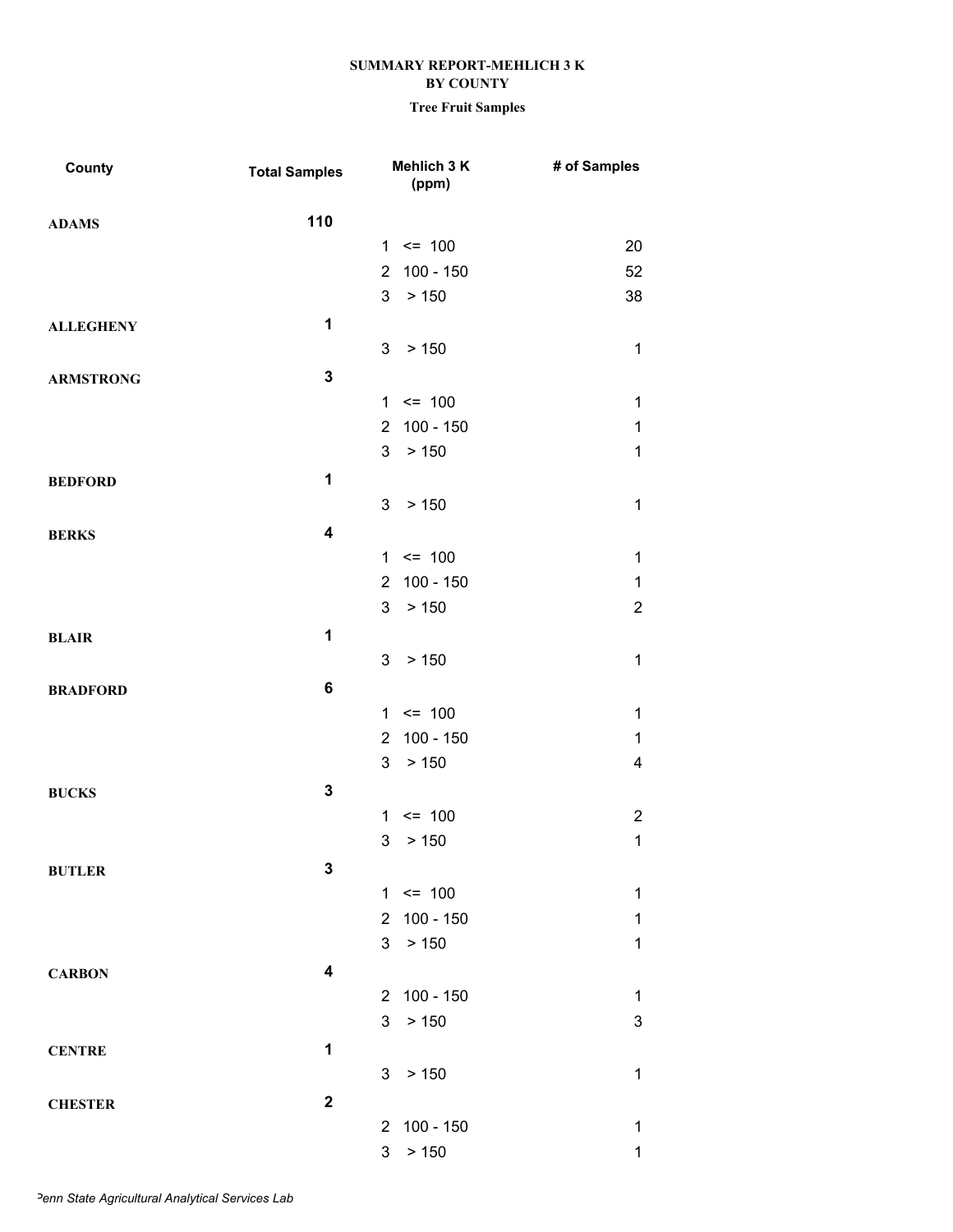### **Tree Fruit Samples**

| County            | <b>Total Samples</b> |                | Mehlich 3 K<br>(ppm) | # of Samples            |
|-------------------|----------------------|----------------|----------------------|-------------------------|
| <b>CLEARFIELD</b> | $\mathbf 1$          |                |                      |                         |
|                   |                      | 3              | > 150                | $\mathbf{1}$            |
| <b>COLUMBIA</b>   | $\mathbf 3$          |                |                      |                         |
|                   |                      |                | $1 \le 100$          | 3                       |
| <b>CRAWFORD</b>   | $\mathbf 2$          |                |                      |                         |
|                   |                      |                | $1 \le 100$          | $\mathbf 1$             |
|                   |                      | $2^{\circ}$    | $100 - 150$          | $\mathbf{1}$            |
| <b>CUMBERLAND</b> | 11                   |                |                      |                         |
|                   |                      |                | $1 \le 100$          | $\overline{c}$          |
|                   |                      | 2              | $100 - 150$          | $\overline{\mathbf{4}}$ |
|                   |                      | 3              | > 150                | 5                       |
| <b>DAUPHIN</b>    | 25                   |                |                      |                         |
|                   |                      | 1              | $= 100$              | 6                       |
|                   |                      | $\overline{2}$ | $100 - 150$          | 8                       |
|                   |                      | 3              | > 150                | 11                      |
| <b>ELK</b>        | $\mathbf 2$          |                |                      |                         |
|                   |                      |                | 2 100 - 150          | $\overline{2}$          |
| <b>FAYETTE</b>    | 1                    |                |                      |                         |
|                   |                      | 3 <sup>7</sup> | > 150                | $\mathbf{1}$            |
| <b>FOREST</b>     | $\mathbf 2$          |                |                      |                         |
|                   |                      |                | $1 \le 100$          | $\mathbf 1$             |
|                   |                      |                | 2 100 - 150          | $\mathbf 1$             |
| <b>FRANKLIN</b>   | $\mathbf 3$          |                |                      |                         |
|                   |                      | $\mathbf{1}$   | $= 100$              | $\mathbf{1}$            |
|                   |                      | $\overline{2}$ | $100 - 150$          | $\mathbf 1$             |
|                   |                      | 3 <sup>7</sup> | > 150                | $\mathbf 1$             |
| <b>FULTON</b>     | 1                    |                |                      |                         |
|                   |                      |                | $1 \le 100$          | $\mathbf 1$             |
| <b>INDIANA</b>    | $\mathbf 3$          |                |                      |                         |
|                   |                      |                | $1 \le 100$          | $\mathbf{1}$            |
|                   |                      |                | 2 100 - 150          | $\overline{2}$          |
| <b>JUNIATA</b>    | 4                    |                |                      |                         |
|                   |                      |                | $1 \le 100$          | $\mathbf 1$             |
|                   |                      |                | 2 100 - 150          | $\mathfrak{S}$          |
| <b>LAWRENCE</b>   | 1                    |                |                      |                         |
|                   |                      | 3 <sup>1</sup> | > 150                | 1                       |
| <b>LEHIGH</b>     | $\mathbf 3$          |                |                      |                         |

*Penn State Agricultural Analytical Services Lab*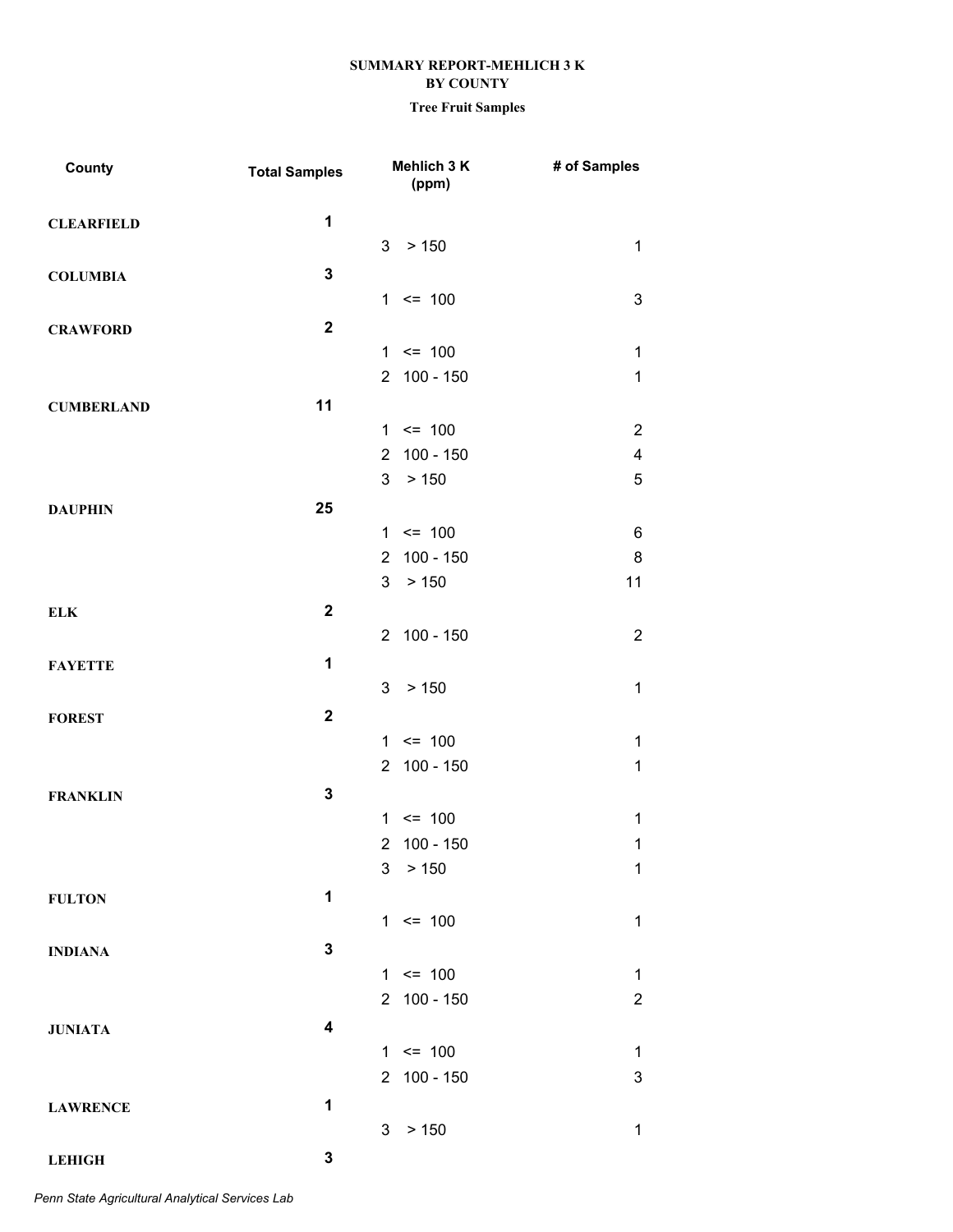| County                | <b>Total Samples</b>    | Mehlich 3 K<br>(ppm)          | # of Samples            |
|-----------------------|-------------------------|-------------------------------|-------------------------|
|                       |                         | $1 \le 100$                   | $\mathbf{1}$            |
|                       |                         | 2 100 - 150                   | $\mathbf 1$             |
|                       |                         | > 150<br>3                    | $\mathbf 1$             |
| <b>LUZERNE</b>        | $\mathbf{2}$            |                               |                         |
|                       |                         | $1 \le 100$                   | $\mathbf{1}$            |
|                       |                         | 2 100 - 150                   | $\mathbf 1$             |
| <b>LYCOMING</b>       | 5                       |                               |                         |
|                       |                         | $1 \le 100$                   | $\overline{2}$          |
|                       |                         | 3<br>> 150                    | $\mathfrak{S}$          |
| <b>MERCER</b>         | $\mathbf 1$             |                               |                         |
|                       |                         | $1 \le 100$                   | $\mathbf{1}$            |
| <b>MIFFLIN</b>        | 1                       |                               |                         |
|                       |                         | 3 <sup>7</sup><br>> 150       | $\mathbf{1}$            |
| <b>MONROE</b>         | 1                       |                               |                         |
|                       |                         | 2 100 - 150                   | $\mathbf{1}$            |
| <b>MONTGOMERY</b>     | $\mathbf 2$             |                               |                         |
|                       |                         | 3<br>> 150                    | $\overline{2}$          |
| <b>NORTHUMBERLAND</b> | 6                       |                               |                         |
|                       |                         | $= 100$<br>1                  | 6                       |
| <b>SCHUYLKILL</b>     | 1                       |                               |                         |
|                       |                         | $1 \le 100$                   | $\mathbf 1$             |
| <b>SNYDER</b>         | $\overline{\mathbf{4}}$ |                               |                         |
|                       |                         | $\leq$ 100<br>$\mathbf{1}$    | $\mathbf 1$             |
|                       |                         | $100 - 150$<br>$\overline{2}$ | 1                       |
|                       |                         | 3<br>> 150                    | $\overline{\mathbf{c}}$ |
| <b>SUSQUEHANNA</b>    | 4                       |                               |                         |
|                       |                         | $1 \le 100$                   | $\mathbf{1}$            |
|                       |                         | 100 - 150<br>$\overline{2}$   | $\overline{2}$          |
|                       |                         | > 150<br>3                    | $\mathbf 1$             |
| <b>TIOGA</b>          | 1                       |                               |                         |
|                       |                         | 3<br>> 150                    | $\mathbf{1}$            |
|                       | 3                       |                               |                         |
| <b>UNION</b>          |                         | 3 <sup>1</sup><br>> 150       | $\mathfrak{S}$          |
| <b>VENANGO</b>        | 1                       |                               |                         |
|                       |                         | $1 \le 100$                   | $\mathbf{1}$            |
|                       | 4                       |                               |                         |
| <b>WARREN</b>         |                         | $1 \le 100$                   | 3                       |